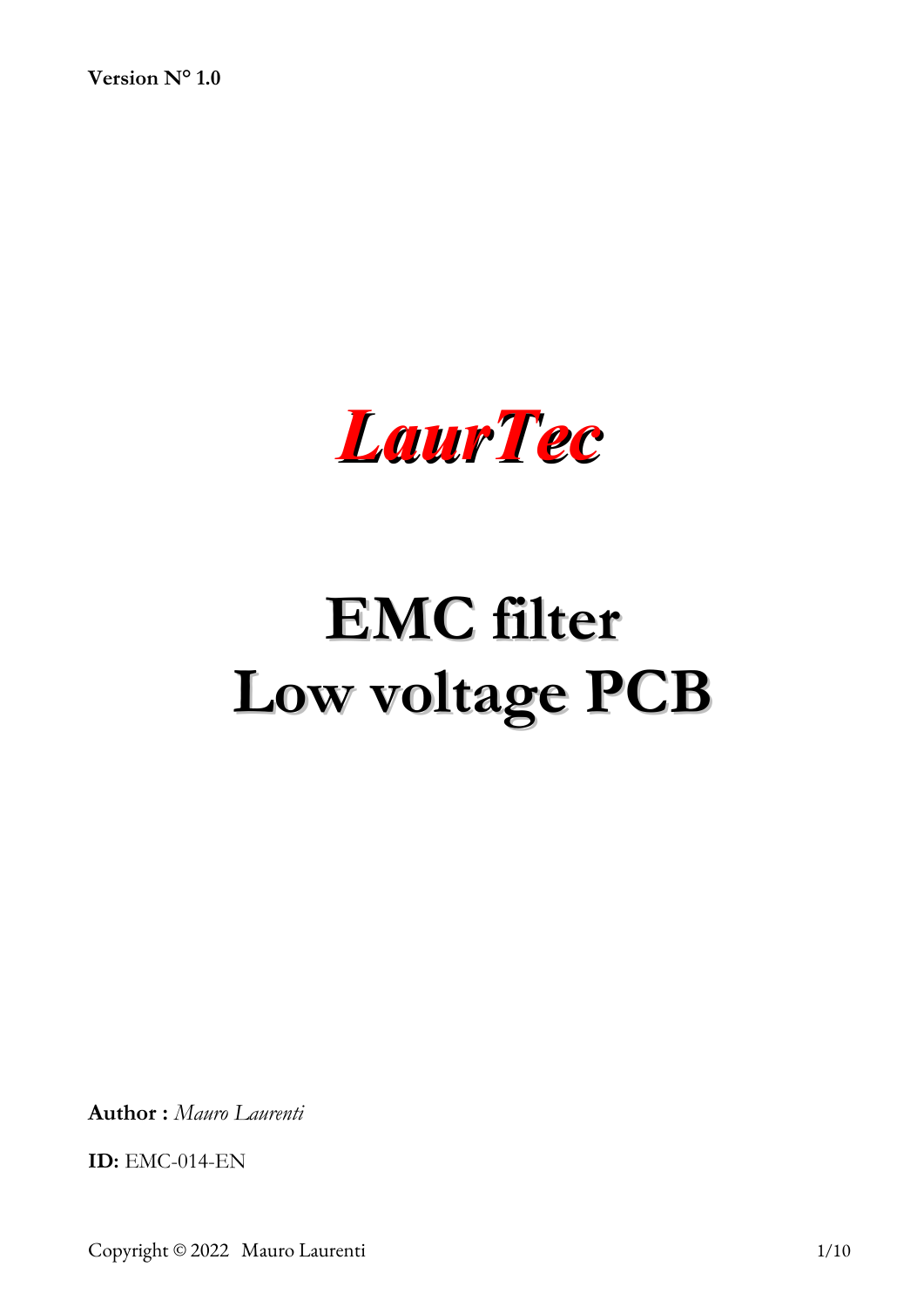# **License**

The Documentation is provided in an "As Is" condition. No warranties, whether expressed, implied or statutory, including but not limited to, implied warranties of mechantability and fitness for a particular purpose apply to this material.

The Author shall not, in any circumstances, be liable for special, incidental or consequential damages, for any reason whatsoever.

Any regulation or standard mentioned in the documentation are provided for reference only. The article cannot be used for any circumstance as alternative to the cited regulation or standard. You cannot use the article to endorse or claim your conformance to a certain standard.

Copyright (C) - Mauro Laurenti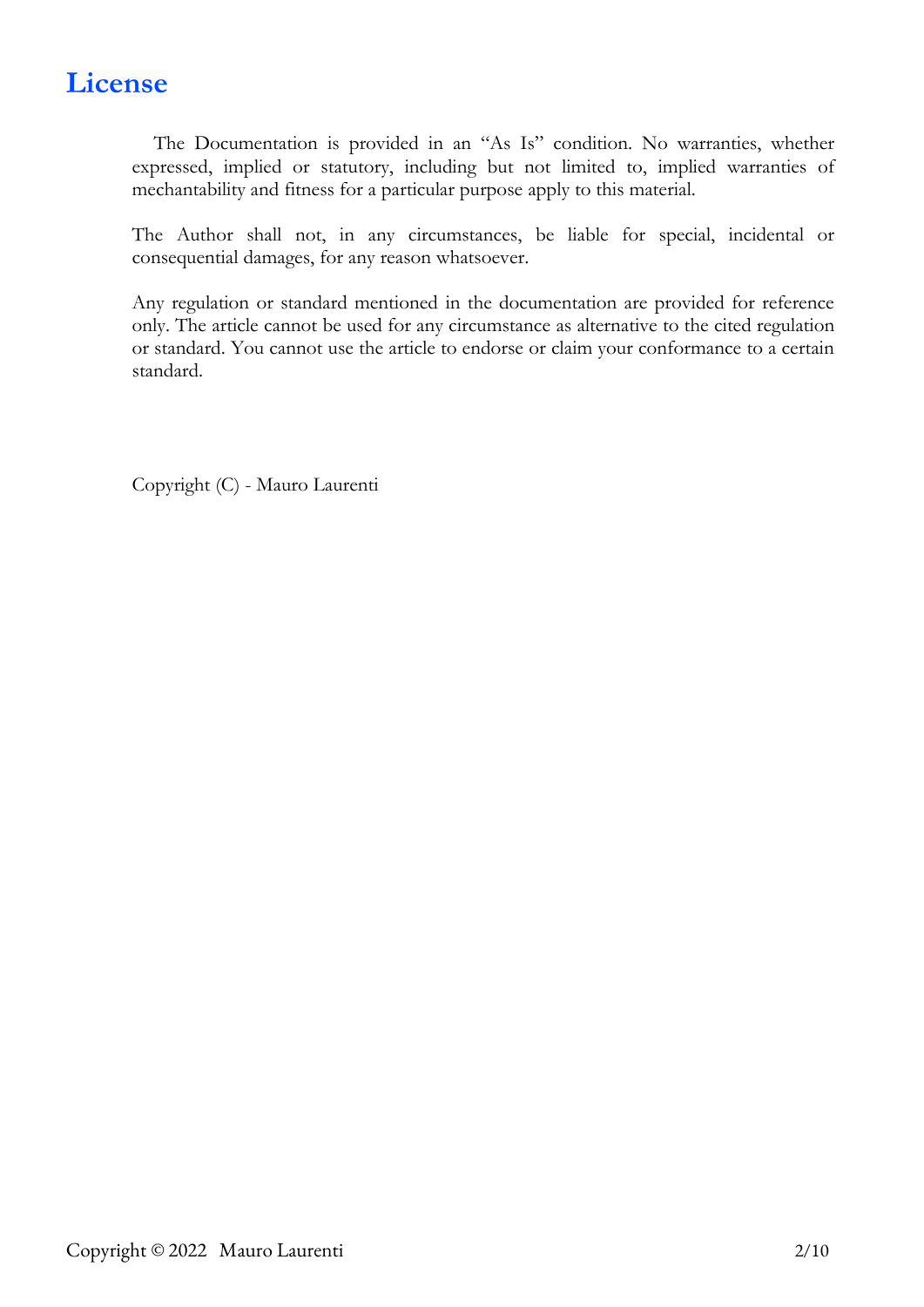

#### **Abstract**

No matter how good your PCB layout would be, you are going to have stray capacitance and inductance. Because of that, the energy associated with voltage and current transients will couple with other traces. This will reflect in having unwanted noise on other traces.

Good PCB design, to guaranty that the end product, will comply with the EMC (ElectroMagnetic Interference) standards such as the CISPR 14, CISPR 32, must limit the energy associated to the noise that goes out from the system. This energy, while described by the Maxwell's equations, are divided in two types, conducted and radiated noise. In this article, it will be presented a filter you can add before your system to limit the conducted noise energy that goes out from the system or try to enter into it. The project is a general purpose PCB that can be used to design an ad-hoc filter.

#### **Specifications**

The filter is designed to be used for low voltage applications. The definition of "Low Voltage" may differ from what specified below, depending on the applied standards or specific enforced regulations. In that case, those standards or regulations, supersede the PCB specifications

Operating voltage: max. 60Vdc or 42Vac Operating current: max. 3A continuous

 $\epsilon$ 



The PCB is conforming the directive: 2011/65/UE The PCB and electronic systems, must not be thrown in the domestic garbage. They must be disposed in the specific containers with electronic equipment. Specific local laws and dispositions must be followed.

#### **EMI filter for conducted noise**

Limiting conducted noise, helps indirectly also radiated noise. Often it ends up to be a must to have some sort of EMI filter on the input. During the design phase, it should be already clear, at high level, where the majority of the noise could be. For instance by considering the DC-DC converter switching frequencies or used crystals. Nevertheless, a good EMI filter design can be done only by measuring the conducted noise and understand how much attenuation would be needed. To really optimize the filter size, an impedance analysis could be done at system level as well. Indeed, the input impedance of the system changes versus frequency. Nevertheless, a perfect match between the EMC filter and the system, that includes the impedance, may non be worthy, considering the components tolerances and the fact that beside reducing the energy that goes out, you may need also to attenuate energy getting in to the system. This may be unknown, while there are tests for it that try to emulate some scenarios. Since the incoming noise is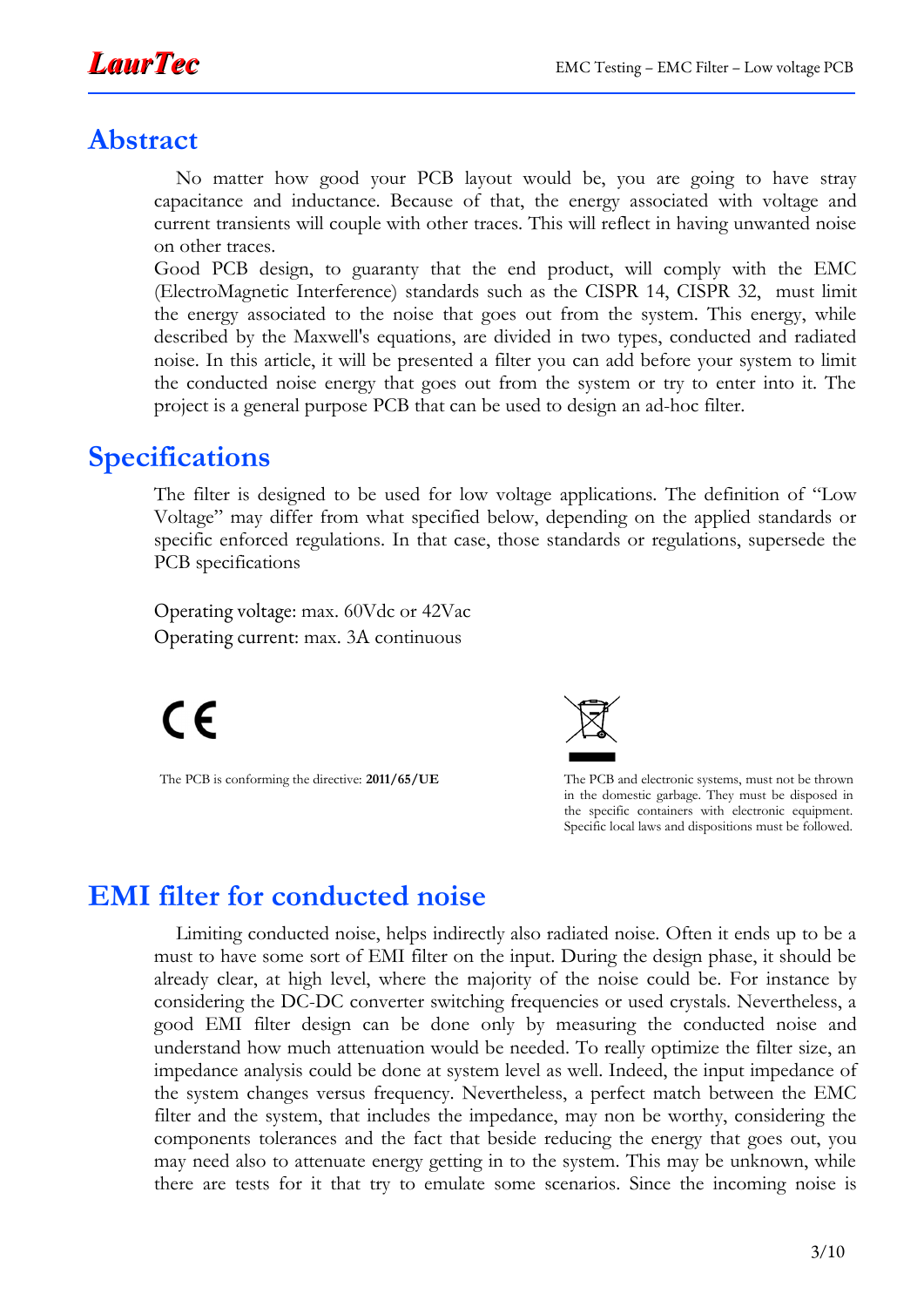unknown, often the trade-off on the EMI system immunity, may actually be cost and size. The advantage of knowing the system impedance is related to the fact that the filter cutoff frequency will be influenced by that, since it represents the filter load. Thus, taking into account the system impedance can help. On the same, way beside the system impedance, it helps to know the source impedance.

Last, but not least, systems that have DC-DC converter on the input, exhibit a negative impedance, thus special care must be taken to avoid that the filter impedance, at the resonance frequency (if made of LC components), intersect the negative input impedance of the DC-DC converter.

Not everything can be considered during the design phase, thus, typically, the conducted noise filtering ends up with some last minutes changes.

Sometime those changes are done on the board, if there was already a plan for the filter, or by adding external filtering, by purchasing a ready to use filter. Last minute changes, are the one that are typically more expensive, and the worst you can do from the optimization perspective. Impedance measure of the source and load, it could be often too much, but last minute changes is really too less.

#### **EMI filter PCB**

The PCB presented here, is a general purpose PCB that can be used for low voltage applications up to 60V DC 3A. The schematic, shown in Figure [1,](#page-4-0) has several components, but not all must be assembled. The complexity for the filter, is justified for having enough place on the PCB to assemble different filter types and make tests and measurements for different system cost and scenarios.

The PCB enables Pi filter, LC filter, assemble ferrite bead instead of L1 and L2. Add a bulk capacitor as snubber or add a dedicated snubber via C9 and R1.

To attenuate the common mode noise, there is the option for the common mode filter FL1 CY (C2, C3) capacitors, thus beside the differential conducted noise you can filter out the common mode part of it. Additional space is dedicated to the CX (C1).

The PCB offers the option to assemble a symmetric and not symmetric filter, indeed the + and – lines do offer the same passive components. Inductors that are not used should be shorted with a wire or a solder point. All L1, L2, L3, and L4 offer a jumper pad with close pads distance that can be easily soldered out to short the component.

Not symmetric filters are typically suitable for the majority of power line systems that are not exposed to a high common mode conducted noise.

If this assumption would not be valid, the  $-$  line should have a mirrored path as the  $+$ line. This would limit the common mode noise to be converted in differential noise. This conversion is particularly harmful to data lines, where the data filter symmetry is typically a must.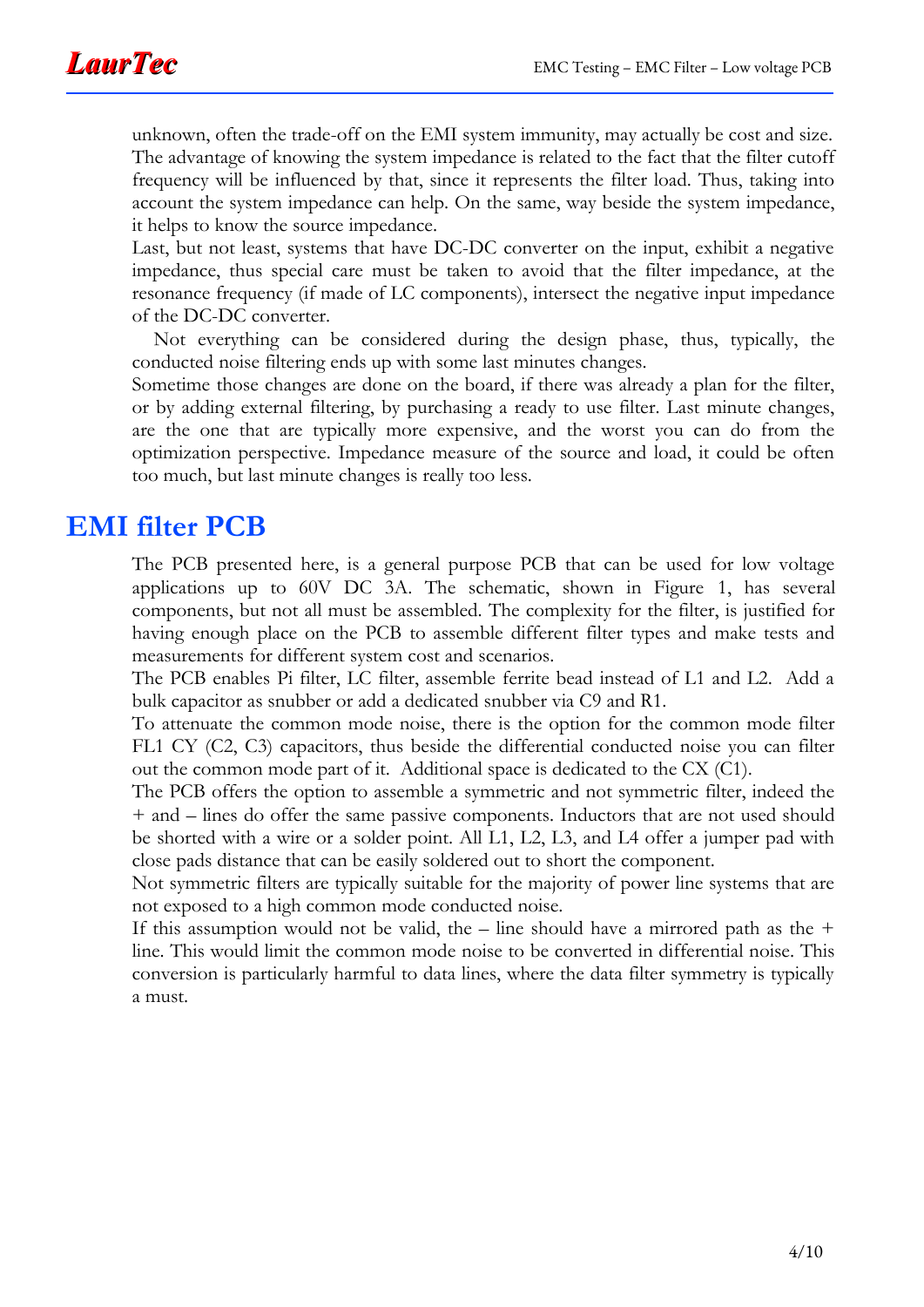

<span id="page-4-0"></span>**Figure 1:** *EMC filter schematic .*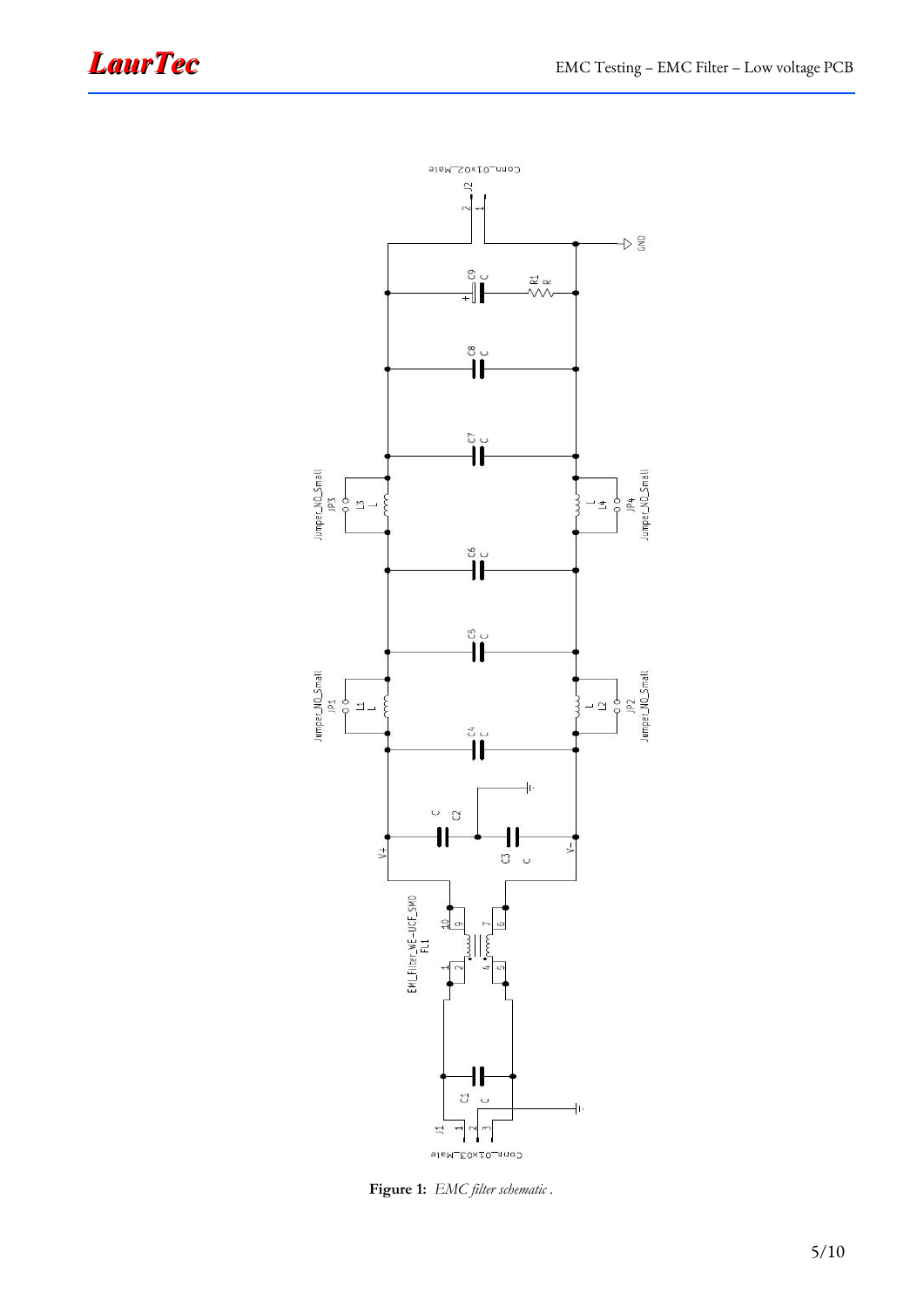## **EMI filter BOM**

The part list below is a short summary of the supported components. In particular, the list shows the component family and pad size, so that you can easily change between other models as well. The pad size may allow soldering additional components that are similar in size. The specific values will be application specific.

#### **Supported Component list**

**C1**: Through hall 7.5mm, 10mm and 1812 SMD (Class X) **C2**: Through hall 7.5mm, 10mm and 1812 SMD (Class Y) **C3**: Through hall 7.5mm, 10mm and 1812 SMD (Class Y) **C4-C8**: SMD 1812 and 1210 (Ceramic) **C9**: SMD 4x5.8, 6.3x5.8 or 8x6.2 (higher is possible) R1: SMD 1812 and 1206 L1: Wuerth 7850 and 5848 size (WE-PD2 SMT family). Ferrite bead 1812. L2: Wuerth 7850 and 5848 size (WE-PD2 SMT family). Ferrite bead 1812. L3: Wuerth 7850 and 5848 size (WE-PD2 SMT family). Ferrite bead 1812. L4: Wuerth 7850 and 5848 size(WE-PD2 SMT family). Ferrite bead 1812. FL1: common mode choke - Wuerth WE-UCF family and Coilcraft (multiple families) J1: Phoenix MSTBA 5.08 and Wago 5.08 1x3 J2: Phoenix MSTBA 5.08 and Wago 5.08 1x2

Figure [2](#page-5-0) shows the filter PCB (size 39x90mm).

<span id="page-5-0"></span>

**Figure 2:** *EMC filter PCB.*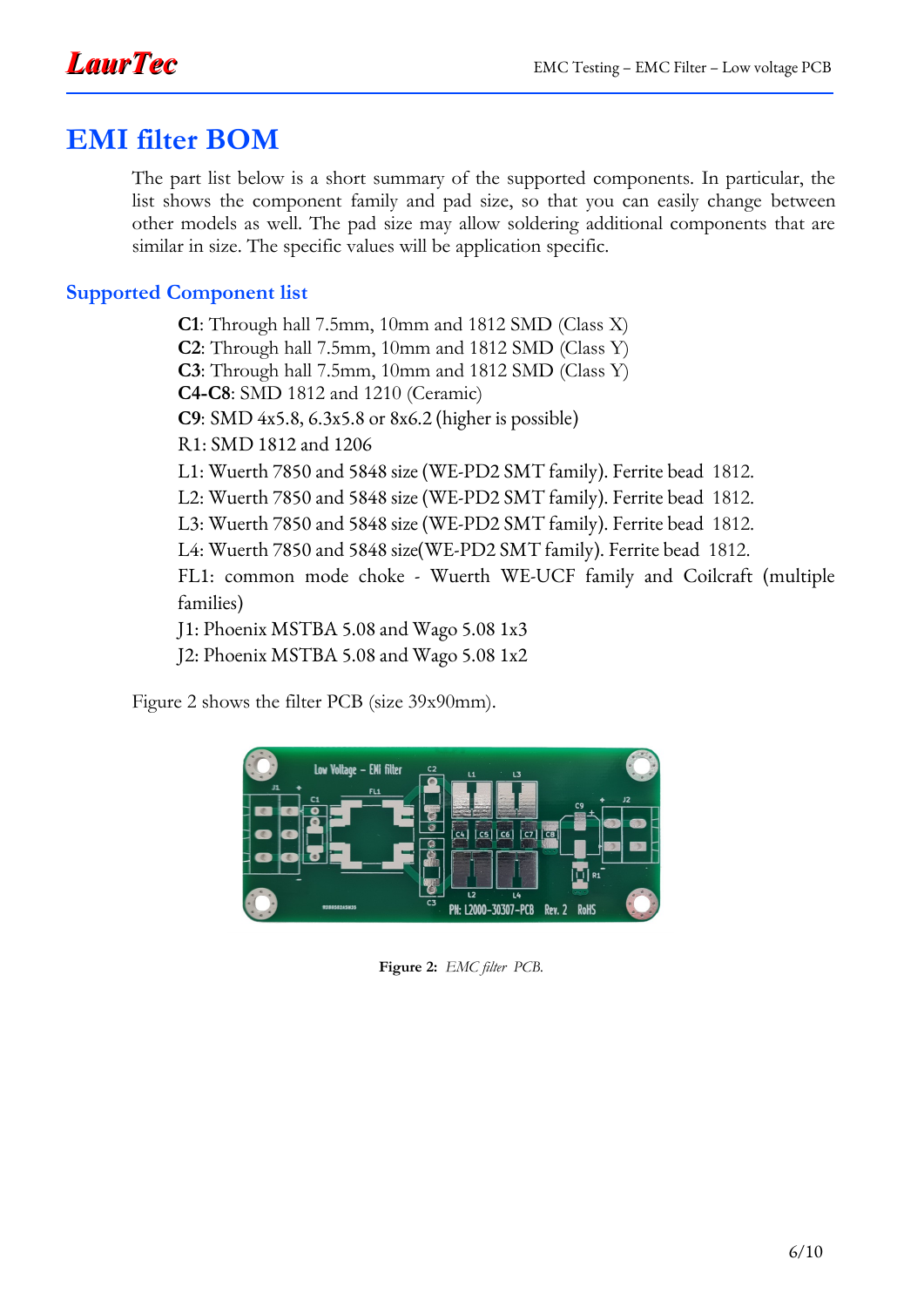

Figure [3](#page-6-1) shows a full 3D filter assembly example, using a Wuerth common mode choke.



**Figure 3:** *EMC filter assembled – using Wuerth common mode choke .*

Figure [4](#page-6-0) show an example of a lab prototype.

<span id="page-6-1"></span><span id="page-6-0"></span>

**Figure 4:** *EMC filter PCB assembled with Coilcraft common mode choke.*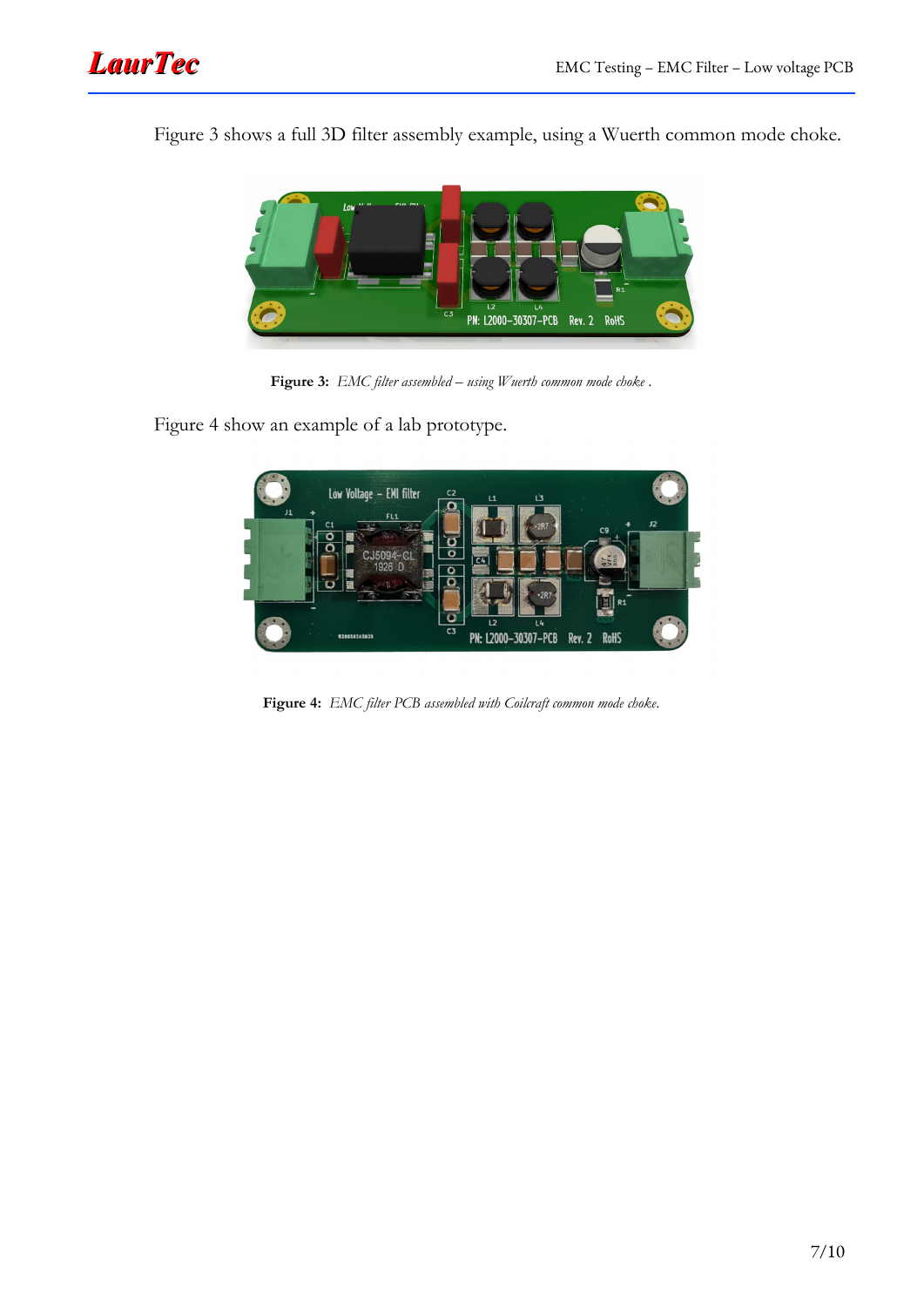## **Use case**

Using the EMI filter, enables debugging and design the right solution that fits the system requirements. Figures [5](#page-7-1) and [6](#page-7-0) shows the conducted noise measured on the input of a DC-DC converter against the CISPR 25 standard.



150KHz-30MHz **CISPR 25** 

<span id="page-7-1"></span>**Figure 5:** *EMC conducted tests – DC-DC converter 150KHz-30MHz (without filter) .*



<span id="page-7-0"></span>**Figure 6:** *EMC conducted tests – DC-DC converter 30MHz-108MHz (without filter) .*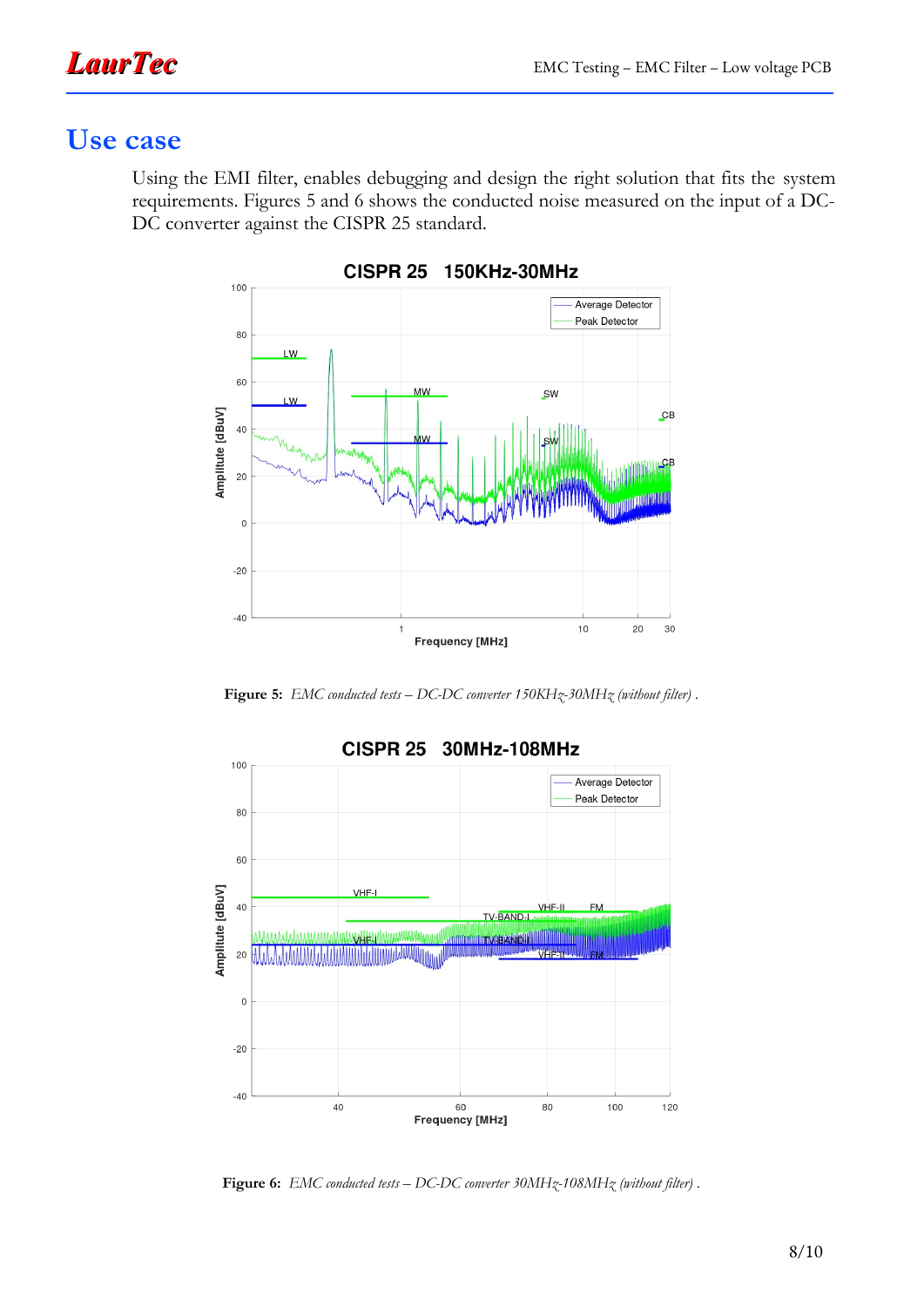It is possible to see that in both bandwidth of interest, the noise goes beyond the limits. By designing the right filter and adding it into the input of the power line, it is possible to reduce the noise and make the system comply with the CISPR 25 standard (Figure [7](#page-8-1) and Figure [8\)](#page-8-0).



**CISPR 25** 150KHz-30MHz

<span id="page-8-1"></span>**Figure 7:** *EMC conducted tests – DC-DC converter 150KHz-30MHz (with filter) .*



<span id="page-8-0"></span>**Figure 8:** *EMC conducted tests – DC-DC converter 30MHz-108MHz (with filter) .*